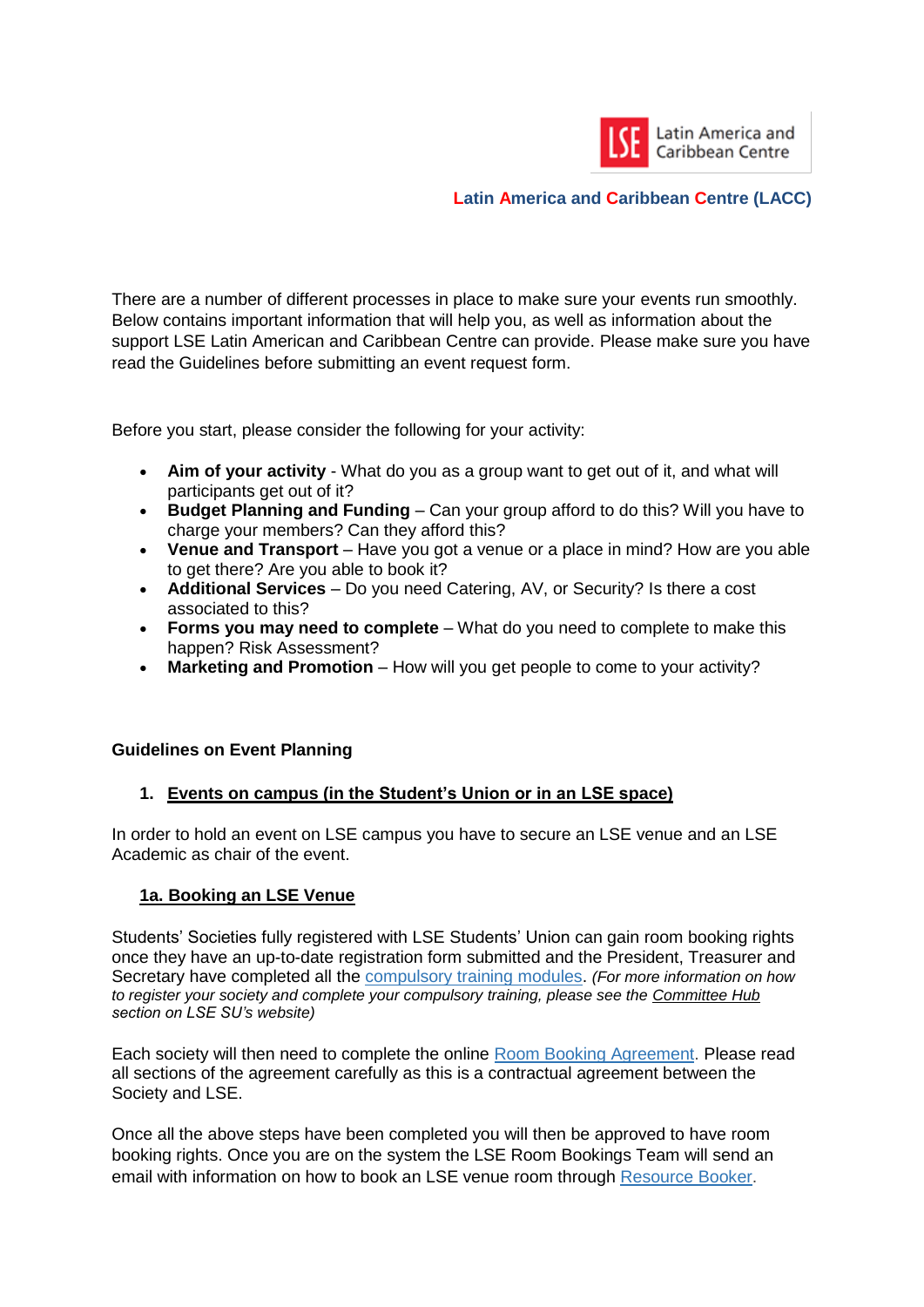After filling out a Room Booking Information Form you will be signposted to contact LSE Security, LSE AV and Students' Union (for Catering) if you require additional services to run your event (please note that these services will incur additional charges).

Once your event is confirmed complete the [Events Form](https://podio.com/webforms/16640803/1118935) to notify the Activities Team of the event. This means we can then support you with it. Part of this form also involves uploading a completed [Risk Assessment,](http://bit.ly/2cVxoIA) which every event needs in order to be covered by our public liability. Please submit the [Events Form](https://podio.com/webforms/16640803/1118935) at least 20 working days before the event, if this cannot be done please contact [su.arcstaff@lse.ac.uk](mailto:su.arcstaff@lse.ac.uk) as soon as possible.

To book an LSE Students' Union space, please visit [LSE SU Bookable Spaces](https://www.lsesu.com/bookable-spaces/lsesu-spaces/) and make sure you read and agree with the [Room Booking Guidelines.](https://www.lsesu.com/bookable-spaces/guidelines/)

Please note that LACC cannot book rooms on behalf of the Societies. Only under exceptional circumstances and subject to our availability might LACC be able to assist you with room bookings.

## **1b. Contacting an LSE Academic**

Primarily, it is the Society's responsibility to contact an LSE Academic and request to chair your event. LSE Latin America and Caribbean Centre can suggest and approach prospective chairs from our list of Affiliate academics subject to their availability and acceptance if you complete the relevant section on the **LACC Event Request Form**.

#### **2. Events off campus (external venue)**

If you are planning on holding your event in an external venue, enquiries and bookings should be pursued independently on the Societies' end.

Please note that LACC cannot offer any type of financial support, and as such the Society should be able to finance the event itself, or independently secure funding for it.

## **3. Invitations**

Subject to approval and availability, LACC may agree to co-host the event with the organizing Society. In this case, LACC will sign off invitations to external Guest Speakers and VIP Attendees.

#### **4. Catering**

In case you wish your event on LSE campus to be catered, please visit the [LSE Catering](http://www.lse.ac.uk/intranet/LSEServices/cateringServices/Home.aspx)  [Services](http://www.lse.ac.uk/intranet/LSEServices/cateringServices/Home.aspx) website for more information and estimated costs.

Please note that LACC cannot offer any kind of support, financial or otherwise, with Catering Services.